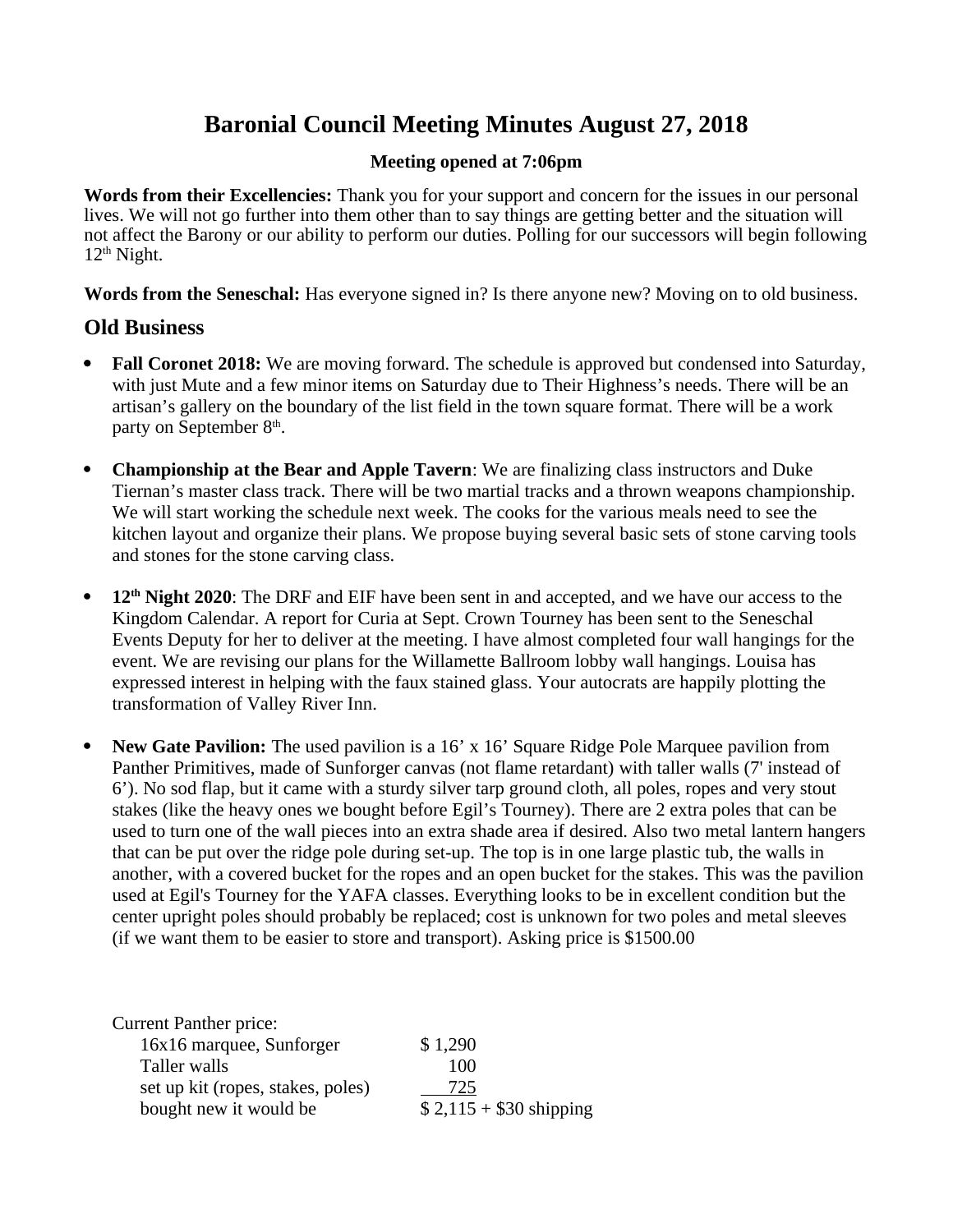The cost to create a cover for the frame donated by Kirby is not more than \$500.00. Proposal made and seconded to purchase the Panther Pavilion for \$1500 and authorize up to \$500 to make a cover for the donated frame. Motion passed.

- **Adiantum's populace badge in the O&A:** It was discovered that the badge in common use as a populace badge was registered but not properly identified as such in the O & A. Petition was circulated among those present to submit the correction.
- **Kingdom Heraldic Symposium Fall 2019:** Elizabeth Turner de Carlisle proposed hosting KHS in conjunction with CBAT in 2019. This would require four additional classrooms and ~\$800. Motion seconded and passed, with the condition that Terra Pomeria concurs. We will revisit the proposal if TP does not concur.
- **Additional Event Proposals:** Alya proposed stewarding Mid-Winter's Feast at Northwood Church under the traditional format and a budget of \$1100.00. Yuri proposed stewarding Birthday Bash at Coburg in the traditional format and ~\$50 budget. Yseult proposed stewarding Egils XLV at Lynx Hollow Park with a budget of \$15450.00. All three proposals seconded and passed.

## **New Business**

**• Officer Applications:** We have several vacancies and others that are coming due for extension or replacement. Please be aware of your warrant status and don't wait until you are 6-9 months out to announce the need for a replacement. If you are interested in Youth Combat or Family Activities, there is a background check requirement. Please announce your intent for either of these early so we can get that process started. (Open/Vacant Offices: *Lists, Youth Combat Marshal, and Family Activities Coordinator. Deputy Seneschal and Chronicler open in September.)*

## **Officer Reports**

- **Arts & Sciences** 

Nothing to report.

Alan Bowyer

## **- Chamberlain**

No major issues to report. Aluminum tent I am donating is  $10x12$ . And is in one piece. Gold key repairs (pole nails) in progress and should be finished soon. I'll submit receipts if any.

Thorholfr "Kirby" Egilson

## **- Chatelaine**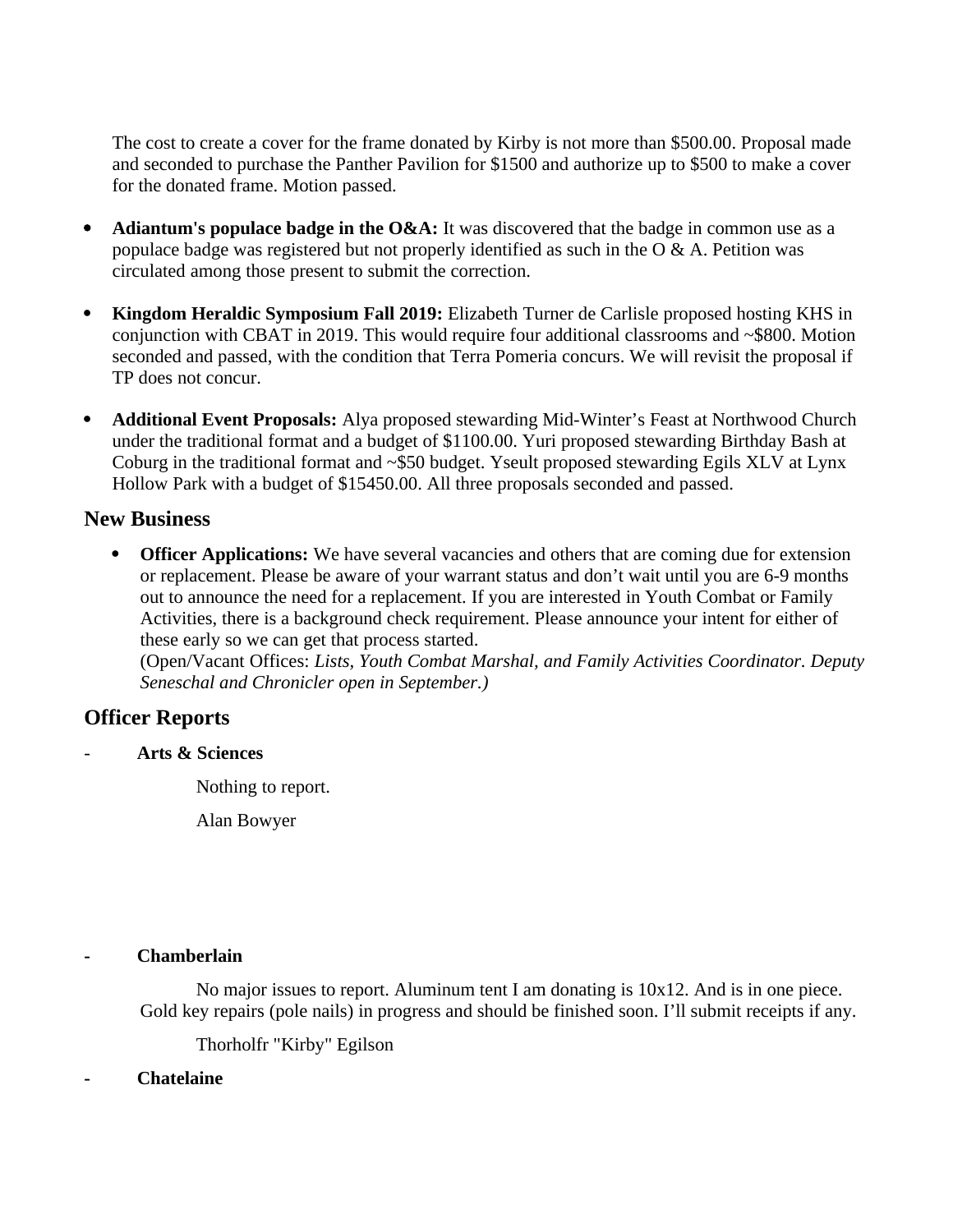Two survey responses, followed up with emails. Had email conversation with one woman, but haven't heard from her in a few weeks or seen her at events/activities. Attended "Party in the Park" last Monday evening as a personal artist/seamstress. Used the opportunity as a mini-demo for SCA. Had two good leads, one of which was very interested in thrown weapons-axe. 12 new newcomer badges are completed and ready for the Newcomer Kit in the Gatebox along with a new message that asks that the badges be returned at the close of the event. Logistics still need to be worked out for that. Looking forward to dual-duty Gold Key-Chatelaine at Coronet. I think I'll need a bigger key ring.

Louisa of Lorne

## **- Chronicler**

Minutes are complete and distributed. The next Bi-Cranial Bear is due out October  $1<sup>st</sup>$ , 2018. I'm stepping down tonight.

Murchadh Monaidh Chraoibhe

## **- Exchequer**

 This month has been spent trying to adjust to my new duties; I finally have access online to our bank account, have received all the past printed records from Forrest, have access to the PO box and am working with Yseult on fine tuning procedures. The next hurdle will be filing quarterly reports electronically.

Bank balance as of 8/27/2018 23,081.00 (As calculated from checks and deposits in late July and August 23,249.63. I do not have an August statement to determine what has and has not cleared during the month.)

Bank Balance as of 7/31/2018 23,870.00

Checks written in late July, August:

| 2136     | South Eugene Storage 180.00 |       |                                                |
|----------|-----------------------------|-------|------------------------------------------------|
| 2137     | Jillian Johnson             | 29.00 | reimbursement for Heraldry                     |
| 2138     | <b>Bucks Sanitary</b>       |       | 580.00 (three months Briggs Farm biffy rental) |
| Deposit: |                             |       |                                                |

Gold Key, ATWW 159.00

Outstanding transactions: September storage unit and biffy rental

Deposit: \$645.00 just received from SCA, representing matching funds from Symantec, on behalf of Chris Ballowe.

I will endeavor to check the post office box frequently, at minimum once a month toward the end of the month. When Forrest picked up the mail and gave it to me in early August there were two past due notices for the Briggs Farm biffy rental, plus current bill, and notices concerning two items, of unknown origin, which had been returned to sender because of postage due and failure to claim them in 30 days.

Antonia Crivelli

## **- Gold Key**

Nothing to report for the month. Due to passport issues I will be attending Coronet.

Alys Meghan Cattwyn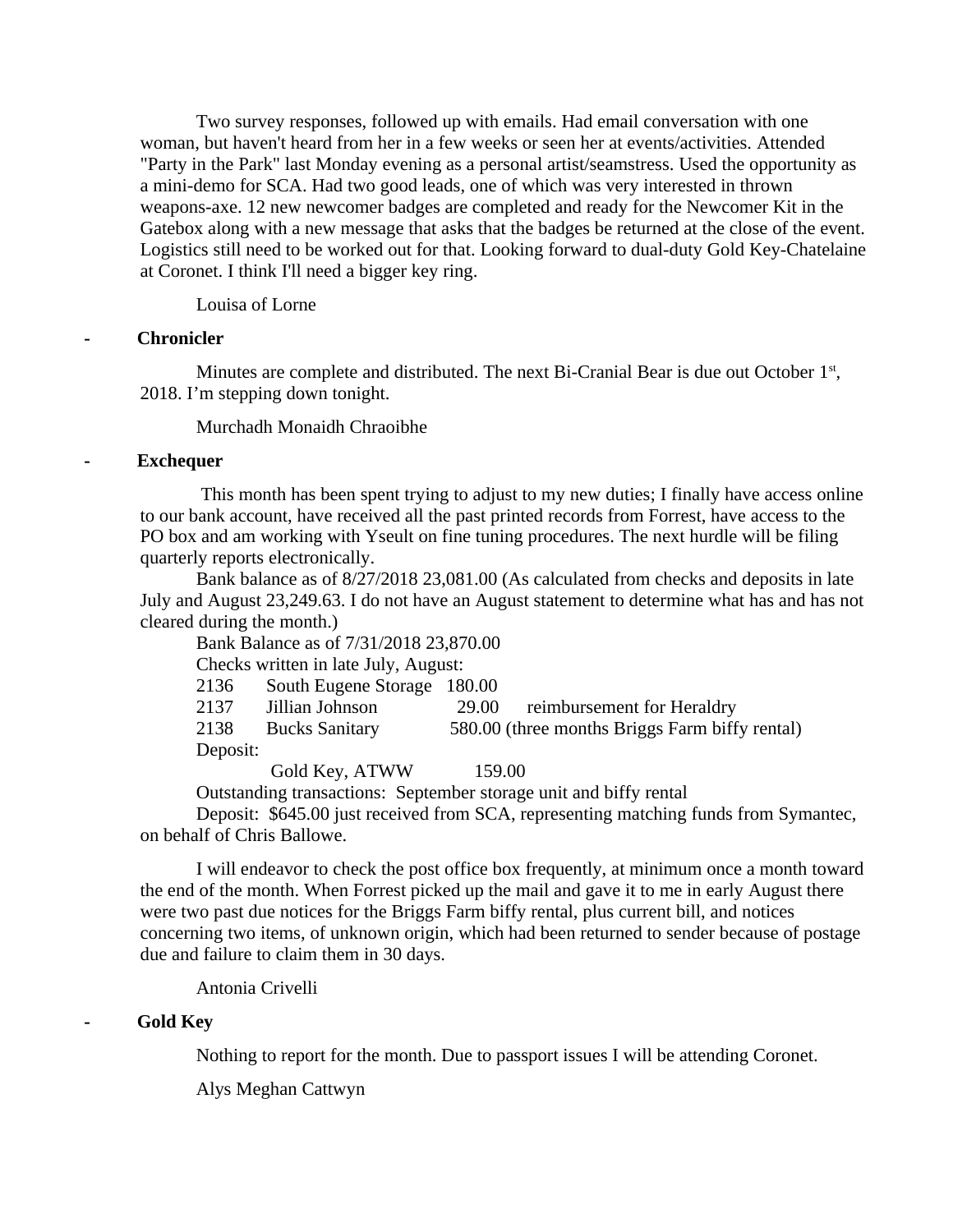#### **- Herald**

Not present, no report.

Aelis de la Rose

#### **- Marshal**

Practices are happening, no injuries to report.

Anton Ray

#### **- Archery Marshal**

For the month of August, we have had low turnout due partly to some extremely hot days, though we have held several Wednesday morning "beat the heat" practices.

We have had anywhere from 2-8 persons show up to shoot arrows at the three Wednesdays, Thursdays, and one Saturday practice we have had at the Coburg range.

There will be a morning practice this Wednesday from 9am-11am, as well as our regular Thursday evening practice from 6pm to 8pm.

Iurii Levchenich

#### **- Cut & Thrust Marshal**

Nothing to report.

Anton Ray

#### **- Rapier Marshal**

Nothing to report.

William Jakes

#### **- Thrown Weapons Marshal**

Three darts practices were held this month, two at Wetlands and one at Alibi, each attended by 5-8 people. One traditional thrown weapons practice was held at Coburg. Lord Kevin assisted at Lebus with their thrown weapons activities. The next thrown weapons championship will be held at CBAT in October. If there is enough interest, we will hold another traditional practice at Coburg on Thursday. The next darts practice will be September  $12<sup>th</sup>$  at Wetlands. I have a bill to submit for payment from the thrown weapons budget, for target faces for darts. I ordered waterproof reinforced, numbered, paper target faces. 30 targets for \$25.98 including shipping.

Kevin Sorok

#### **- Scribe**

Held one scribal night this month. Kirby & Luna made beautiful charters. Antonia Crivelli

#### **- Seneschal**

Thank you all for your support over the last four years.